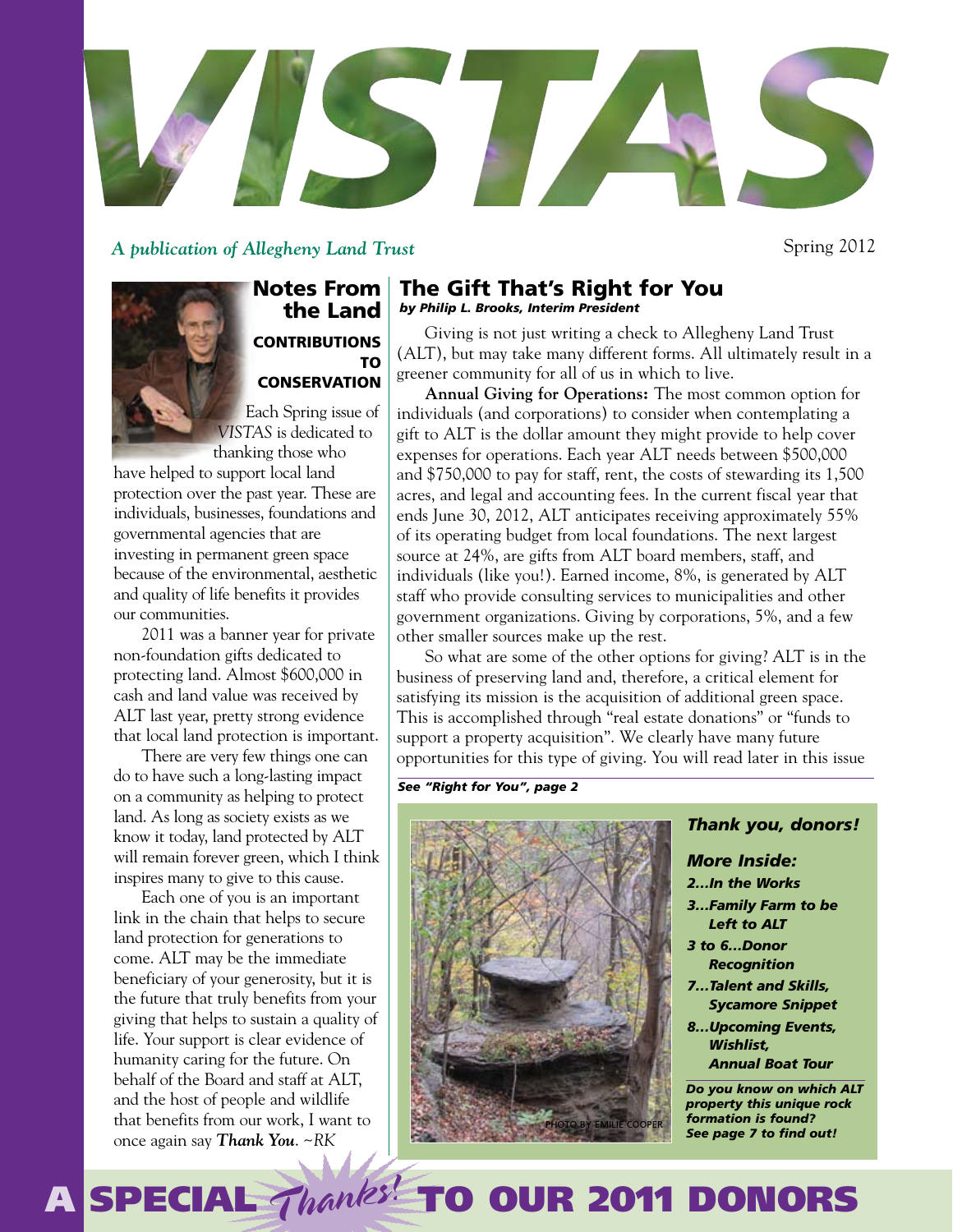

# In the Works

*Land protection projects totaling more than 300 acres are currently under contract or in final negotiations as of this writing. Two properties totaling more than 100 acres are poised to be gifted, and three more totaling 230 acres will require ALT to raise more than \$2 million—a scary endeavor these days. However, ALT has not failed yet in our efforts to raise sufficient funds to close on a property we've had under contract. Following are details of some of the projects.*

# **Pittsburgh Cut Flower: 180 acres, Richland Twp.**

Thanks to a \$50,000 grant from the Colcom Foundation, ALT has the property under contract and is seeking funding for due diligence, acquisition and mitigation. ALT's vision

for this 180-acre property in the Pine Creek Watershed is to transform approximately 10 blighted acres where Pittsburgh Cut Flower operated for 80 years into a solar farm or other form of economic development for the community. Another 20 acres that have a number of abandoned residential structures could be resold with restrictions that protect the important natural areas and covenants



*Pittsburgh Cut Flower, Richland Twp.*

that promote sustainable land use. The remaining 150 acres of meadows, woodlands and ponds will be permanent green space available to the public for passive recreation. The green space will provide the critical function of rainwater sequestration in the headwaters of a flood-prone watershed where downstream communities such as Shaler and Etna are investing millions-of-dollars to reduce flood damage to homes and businesses.

### *From "Right for You", page 1*

about one such recent gift.

Other vitally important, alternative giving options include "volunteering your time and/or sharing your skills". ALT needs volunteers to help our staff steward each property by periodically visiting sites and sharing their observations about changes. You may also have a personal skill that ALT may apply to a project, such as photography, graphic design or event planning. These are frequently posted on ALT's website, but we welcome calls or emails when you have some time or a skill you would like to share.

The giving that has perhaps the most long term impact is called "Planned Giving". By donating (either today or through your estate) to ALT's operating or stewardship endowments you are able to ensure that the principal of your gift is preserved forever. Planned Giving strategies include: making a gift that costs nothing during your lifetime; giving stock and realizing tax savings; getting a monthly paycheck for life in return for your gift; or donating your house, continuing to live there, and getting a tax break all at the same time. ALT benefits because the interest earned on these assets is now available forever and helps reduce the money it needs to raise each year and better ensures the organization's long term existence.

As you read more in this issue you will find examples of how others have picked the type of giving that was right for them. We encourage you to consider what might be right for you.

## **Catholic Diocese: 50 acres, Sewickley Hills**

This 50-acre woodland, that has recently been posted "for sale", has been on ALT's prospect list for several years. It will extend ALT's 100-acre Audubon Greenway project that is designed to connect Sewickley Heights Park to Sewickley Hills Park, providing abundant green space, fresh water sources, varied wildlife habitat and migration corridors, as well as hiking, biking and equestrian trails. The property buffers encroaching urban sprawl from the Little Sewickley Creek Landscape Conservation Area, a scientific designation given to lands that meet certain criteria for plant and animal diversity by the Allegheny County Natural Heritage Inventory. The budget for this project is \$700,000 with funding anticipated from PA

DCNR and private funders.

# **Venango Trails: 80 acres, Marshall Twp.**

A developer has generously offered to gift this undisturbed property to ALT. It is next to one of the fastest growing communities in Pennsylvania— Cranberry Township. The gently rolling, picturesque landscape includes mature hardwoods, several spring seeps, a variety of wildlife habitats, and a section of Venango Trail, a historic Native America Indian trail that linked the "Forks of the Ohio" with Presque Isle in

Erie, PA. Although the property is a gift,

ALT is seeking funding to cover expenses associated with the transaction estimated to be \$30,000.

# **Morton Conservation Area: 33 acres, Elizabeth Twp.**

This property is being generously gifted with all expenses covered by the donor including contribution to Stewardship Fund. It consists of sloping woodlands with several mature oak and poplar trees that were likely large "Lone Wolf" trees in a former pasture.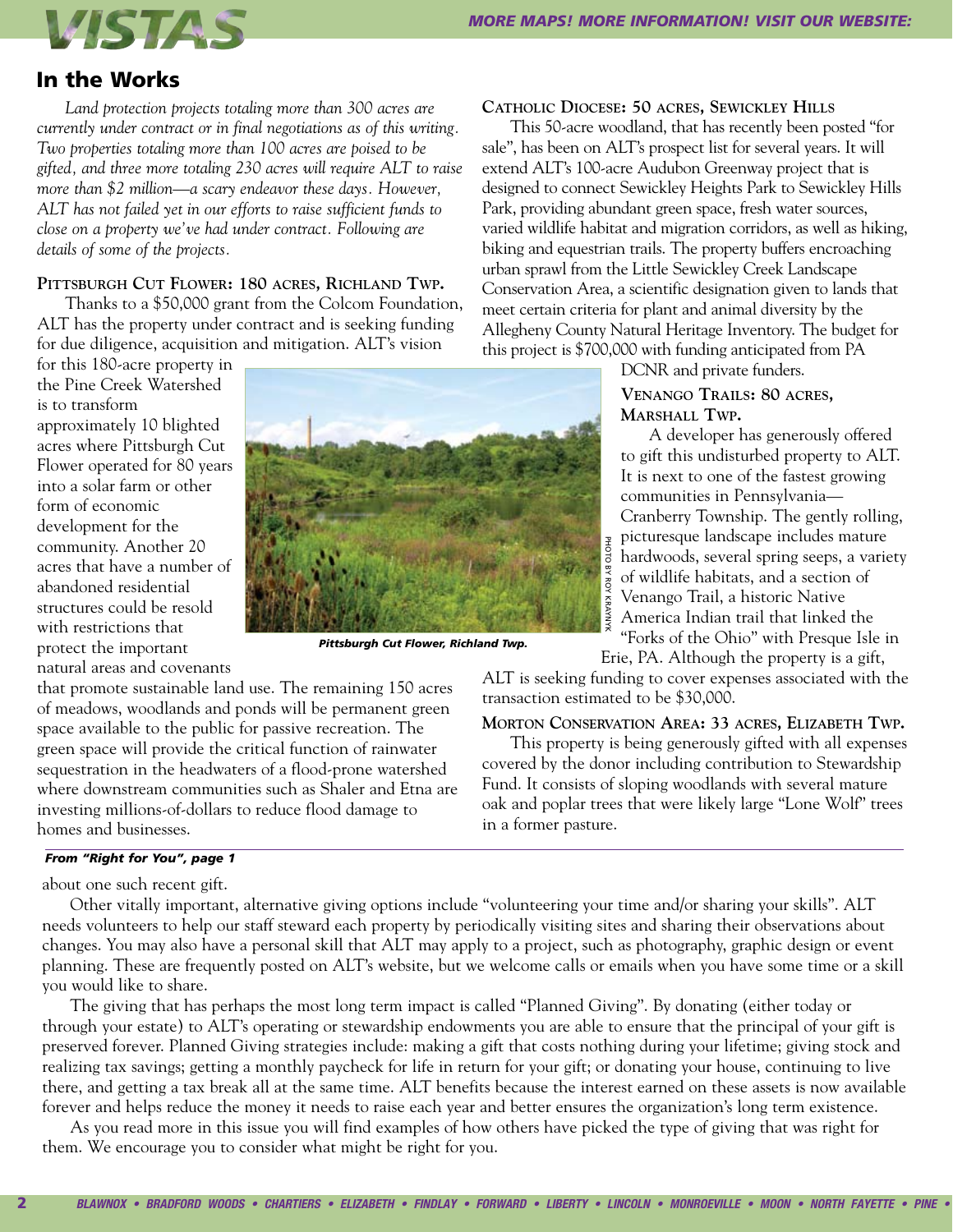

# Family Farm to be Left to ALT

#### *by Bernadette E. Kazmarski*

Harry Meyer has sweet memories of the sun setting over cropland and the world going to bed, of harvest time and walking through a field of ripened grain and feeling the ripened seed heads brushing his outstretched arms.

He wants his family's farmland to hold those memories for others, so he has left the 45-acre plot in South Fayette in his will to Allegheny Land Trust.

"I want to see it put in the hands of competent people," Harry said. "I want to



*Harry explains how to trim apple branches to ALT's Emilie Cooper.*

protect this land of mine, and someday maybe it can be established as a learning center for students and young people to learn about the science of agriculture."

Though his family purchased the farm in 1946 at 220 acres, the farm was established in 1795 as 500-acre Federal Springs Farm and was used as agricultural land from then until today, raising many sheep and dairy cows as well as vegetables, flowers, shrubs and trees.

"We also grew tomatoes for H.J. Heinz in the

late 40s and 50s," Harry remembered, "including a variety called Stokesdale that would ripen all in one day. We'd pick them in September and haul them into Pittsburgh in hampers and I think they were used mostly for chili sauce."

While on the Land Preservation Board in South Fayette, Harry found ALT's Roy Kraynyk to be very dedicated and liked what he saw of the organization. When the time came to determine what would happen to his land when he's gone, Harry decided entrusting the land to ALT was the best decision.

# Conservation Circle

# *\$100,000 and up*

Allegheny Regional Asset District\* Colcom Foundation\* Mr. Thomas W. McCargo Sylvia Dallas and John C. Oliver III\* Kevin Park and Marguerite Park

#### *\$50,000 to \$99,999*

Anonymous\* Heinz Endowments Richard King Mellon Foundation

#### *\$10,000 to \$49,999*

Massey Charitable Trust Stanny Foundation The Pittsburgh Foundation\*

#### *\$5,000 to \$9,999*

Noel and James Browne\* Pennsylvania Land Trust Association Sally K. Wade\*

#### *\$1,000 to \$4,999*

R. W. Allebach and Lisa D. Steagall\* Allegheny Financial Group Mr. William Baierl\* Bobby Rahal Automotive Group

Janet and Phil Brooks\* Suzanne M. Broughton\* Thomas D. Browand\* Mrs. Arthur L. Coburn\* Community Foundation for the Alleghenies Environmental Fund for PA & GreenWorks\* Mr. Sigo Falk Suzanne and Kevin J. Garber Terri Gould Independent Controllers Laurie and Rick Johnson\* Roy Kraynyk\* Manning Napier Foundation Alan S. and Patricia A. Miller\* Maria and David Myron Brian O'Brien Christine O'Lare and Ian Lindsay\* Joan and Bob Peirce\* Picadio Sneath Miller & Norton, P.C. Sisterson & Co. LLP Carrie and Tim Stanny\* Tides Foundation Lindsay and John Totten Linda S. and John W. Ubinger, Jr.\* USC Citizens for Land Stewardship\* Williams Coulson Johnson Lloyd Parker & Tedesco LLC

#### *\$500 to \$999*

Bob Bolding\* David E. Clark\* James L. Cosgrove\* GlaxoSmithKline Foundation\* A. S. Holquist Mrs. Robin Hummel-Johnson\* Diane and John Inserra Laurie and Rick Johnson Mr. William Lawrence III Paula M. Lockhart Pennoni Associates, Inc. Maryanne and Robert Purdy\* Stephen Quick and Karen Sloneker\* Sarah and Howard Shockey Ms. Phyllis J. Thomas Diane and Dick Viall Damon and Jeanine Weiss\* Jeaneen Zappa\*

#### *\$250 to \$499*

Tingle and Richard Barnes Mr. and Mrs. Fitzhugh L. Brown\* Sangeeta Chakravorty Jaimes C. Contreras Sally Ann and Joseph Cortese\* Susan & George Craig Mary and Henry Ewalt Fidelity Charitable Gift Fund\* Meg and Drew Forsyth Karin Glass\* Caren Glotfelty Grapeville Garden Club Gulf Trading & Transport LLC Alpine Insulation Solutions Kelly and Tim Haluszczak\* Mike Hansen IBM Kevin L. Jenkins Laurie and Rick Johnson Donna L. Kipp Kenneth A. Lasota, Ph.D./Rebecca A. Stanhope, Ed.D.\* Rhonda and Kerry Madden Lynn and William McIlroy Patrick V. McShea\* Irene and Robert McTiernan Joan Miles and Cliff Bob\* Mr. and Mrs. Richard J. Munsch\* Susan R. Orenstein\* Laura and Tom Pangburn Mona and Bob Riordan Mr. and Mrs. William Roemer Steve and Karrie Schott Linda and Lindsey Smith\* Hon. and Mrs. William L. Standish James S. Thompson Karen and Henry Thorne\* Mary Tufts\* Dot and Marvin Wedeen\* Mr. and Mrs. Helge H. Wehmeier\* Charles Weisberg Cherry S. White\*

#### *\$100 to \$249*

Bruce Amshel Animal Medical Center of Kennedy Township, P.C. AT&T Anonymous Ginny Balderston and Ted Vuchinich Adam Bernard Sam Bertenthal and Fernando Humphreys Amber and Dean Bierkan Ms. Barbara Bonnett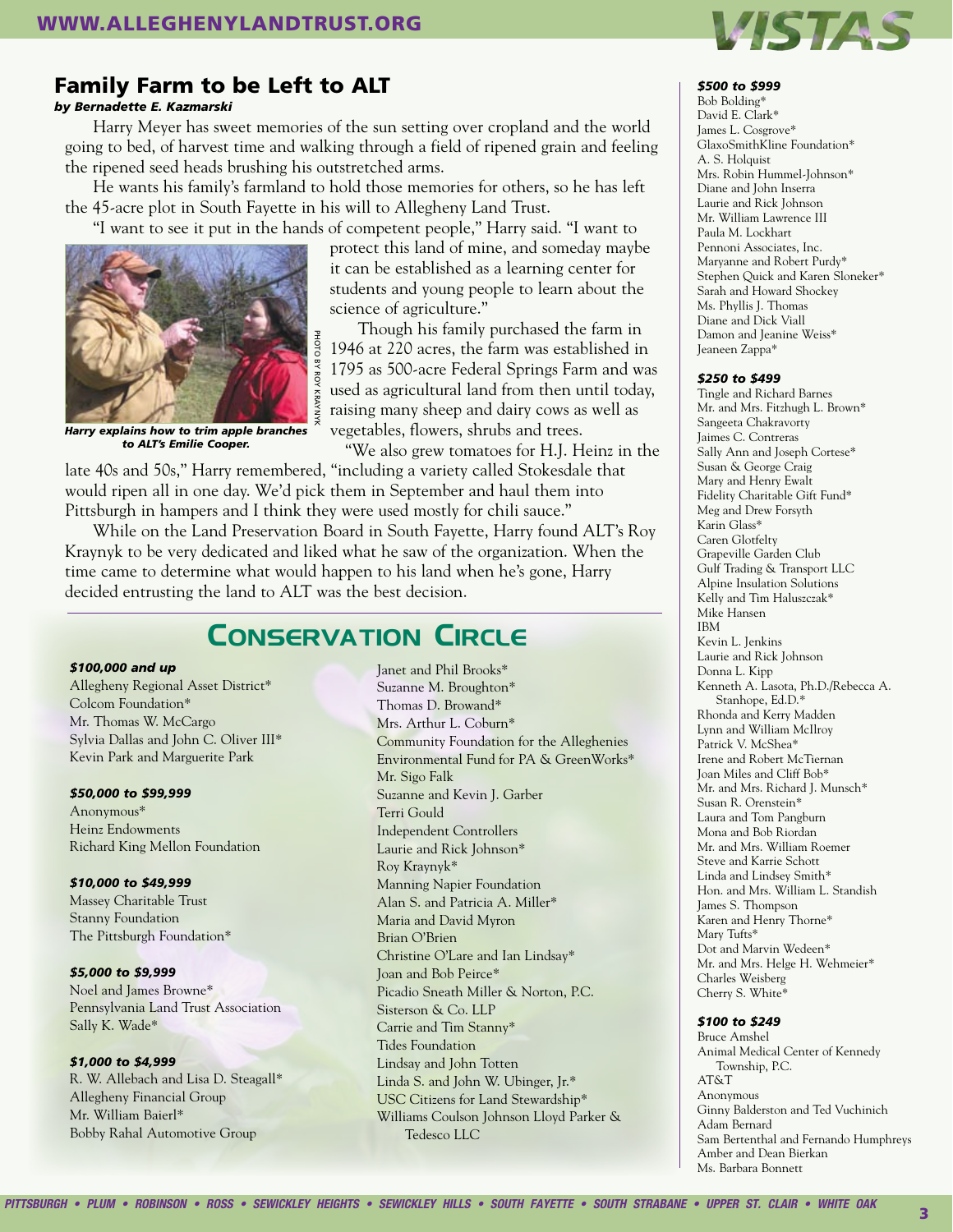A SPECIAL Thanks! TO OUR 2011 DONG

C. Mark Bowers and Loree Speedy Diane and Dick Brennan Marcia McNutt Brissett Stan Caldwell Dr. and Mrs. Richard S. Chalfant Judy Chetevan Civil & Environmental Consultants, Inc. Susan Clancy\* Ms. Barbara A. Clark and Mr. Richard Shannon\* Mr. and Mrs. Edwin V. Clarke, Jr. Joyce and Bill Cooper\* Marian and David Crossman\* Mr. and Mrs. Charles S. Dods Dollar Bank Foundation\*\* Judith and Stephen Downing Cynthia Driscoll **Beth Dutton** Michele and Trevor Edwards Dr. Noah M. Eger Mr. and Mrs. Richard Elste Lee Fairbanks Fischhoff Family Richard D. Flinn Mr. Anthony T. Floro Michael John Ford Cyril A. Fox James Funderburgh Sherree and Jim Funk G.M. Crain River Towing Garden Club of Allegheny County Gaylord & Kelly LLC Mr. and Mrs. Ronald E. Gebhardt Giant Oaks Garden Club Dr. and Mrs. Harlan Giles Ken Goebel\* Wendy and Tim Gordon Daniel Gould Grevbrooke Garden Club Kathy and David Groetsch H.F. Lenz Company Hammer Design Associates Mr. and Mrs. Thomas Hay Lee Heckman Lynn Heckman and Kevin Smay Beth and Bob Hedin Bob and Laurie Henninger Stanley and Jill Herman Highmark\* Jill A. Hollingshead and William G. Rorison Lorraine Houston\* Phil and Sandra Hundley Margaret L. Hunter Ravi and Jaishree Janardhanan Jenifer Jester Mr. and Mrs. Roy Johnson\* Kathy and John Keller Carlton Ketchum Stephen Kifer and Robin Eden Peggy and William Kipp\* Bob and Susie Kopf Pat and Gary Kraeuter Richard Kubia Sherve and Don Lammers LAO Residents Association Elsie Y. Lewis Thomas J. Lewis Jr., M.D. Irina Livezeanu William V. Luneburg, Jr.& Patricia E.Sudnik\* John K. Maitland Christopher Mannozzi Mary Lynn Marsico Peter J. McCormick\* Brigid McDevitt Mr. Howard McIlvried Kathleen McKenzie Mr Chris McMahon

 $\overline{\mathbf{A}}$ 

Mr. and Mrs. Elmer L. Menges, Jr. Simon and Hazel Merrills Anne B. Metcalf\* Stanley F. Michaels Terri and Chris Modic **Iessica Mooney** Ms. Lois M. Morris Diana and Jeffrey Morrow Kathy and John Murphy Waleed Naqi NYSE Euronext Foundation, Inc. H. Ward and Shirley Olander\*

I donate to ALT because of how much value green spaces add to the quality of life." ~Jim Browne

Heidi and Matthew Opdyke\* **John Orndorff** Mark and Lori Otto Sharon Roseman and Paul Palevsky Ray and Elsa Parker Sally and Charles Parmigiani Karen and Steven Partridge Rob and Stephanie Peirce Mr. and Mrs. James T. Perryman, Sr. Colgate Switzerland Study Group Elizabeth Pindroh Dorothy and Neal Pollon Renee Pompi Oliver Poppenberg Janet Potter Kathryn and John Powell Mary Lou Prinzi **Iovce Rabinovitz** Tom and Barbara Reilly Jory and Melanie Richman Gary Rigdon Jessica Jackson and Jim Rock Mr. and Mrs. Wilson S. Ross\* Sally Stevenson Ruffin Julie Schenk Mr. Thomas M. Schmidt Theresa and Edward Schroth Harton S. Semple, Jr. Sewickley Hunt Mr and Mrs. Preston W. Shimer Mr. Walter Sieckmann Mr. Frank Simons Brenda L. Smith Mr. W.P. Snyder III Soergel's Orchards Liz Spence Mary Beth Steisslinger William C. Storrs Mr. and Mrs. Hayes Stover Diane and Patrick Strollo The Cahouet Family Foundation David and Belinda Thompson Mrs. Sonya S. Thorbecke Mike Tomana Turner Construction Company Ruth L. VanLaningham Bonita Kwolek and Jeffrey Wagner

James R. Wardrop Timothy and Annette Watkins Matthew Wholey Christine and Allan Williams\* Timothy Williams Deborah Williamson Wilson Architects Inc. Greg and Kathe Wright J. A. Wunderlich III\* Linda Young Margaret Zak Barbara Zupcic

#### **Under \$100**

**Yves Alarie** Anonymous Warren Archer Badaczewski Family Karen Bagnato Colin Bailey Malik G. Bankston Marlin S. Bartos Gretchen and Otto Beck Beynon & Company Caroline C. Blackmore Ms. Susan E. Brandt Paul M. Brown Mr. Chad & Mrs. Patricia Brown Garigan-Browne Family Becky and John Burdick Mr. Bracken Burns Dr. Paula C. Butterfield James Callan and Carol Adele Weitz Ginny and Reed Campbell Mr. and Mrs. Vincent Cannella III Mr. Wayne Carey Richard and Barbara Carrier Sara G. Casev Priscilla and Larry Castner Tom Cockrell Christine Coffee John and Mickey Cook Emilie Cooper Erin Copeland Abby Io Corbin Elizabeth Hager Cothren Ms. Cindy Cox Candace Craig Tara Cullen Nellie Curran Ruth Ann and Tom Demianczyk\* Jerry V. DeRosa Kristin Knoell Diehl Irene J. Dinning Mark Dixon Tina Dollard Heather and Ray Donley Hugh Downing Elise Drake Tom Dubois Tom Duzak Linda and Jim Edson Dr. and Mrs. Leroy Egan **Bill Eichner** Bonnie Engel Carol Feola and Chris Alberts Regan Fetterolf Martha and Frank Finley Anita L. Fletcher Mr. Donald B. Fogel Virginia Mae Francic Andrew Frishkorn **James Fuchs** Anna and Tom Gay Kevin Geiselman Marilyn and Tom Gelzhiser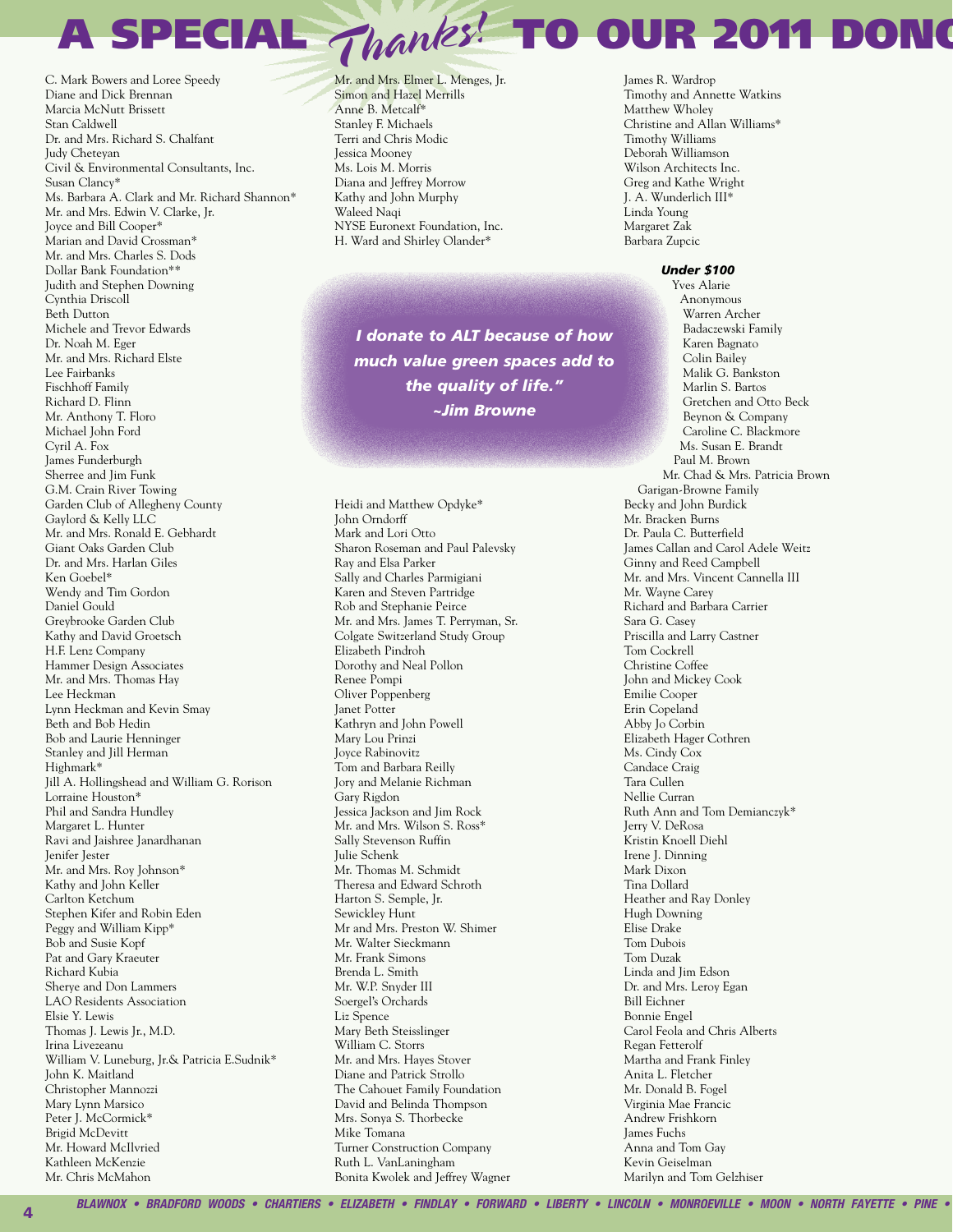

Thomas P. Gordon Courtland Gould Lisa Grandstaff Barbara and Gary Grosch Lori and Klaus Gross Lizzy Guidish\* Elaine and Bob Gustafson Janice and John Haltigan Will and Katharine Harbison\* Patricia W Hare Mr. and Mrs. Charles H. Harff Barbara Harkness Chris and Iris Harlan Donald J. and Ann M. Hart Donnis and Thomas Headley Mary Donovan and Curt Helffenstein John and Sharon Hess W.R. Hess and Mrs. Eloise L. Hess Ms. Paula P. Hinston Jean and Harry Hipwell Betty Jo Hirschfield and Howard Louik Ivan Hofmann Mark and Irene Hofstetter Mr. and Mrs. Neil Hollander Susan and John Holton William A. Horne Mr. and Mrs. Thomas O. Hornstein Sue Hostler Mr. and Mrs. Arthur J. Innamorato Mr. and Mrs. Joseph J. Inserra Jeff Irwin and Ms. Lauren Giarratani Chris Irwin Allen I. Janis Joan Jessen Ken and Barb Johns\* Linda and Rick Joy\* Daniel G. Kamin Leslie and Steven Kanter Cheryl Kello Mr. and Mrs. Brendan Kenny Mary A. Kenny David W. Kephart, Jr. Moya Kirby R. Craig and Mary Kirsch Kitchen & Bath Concepts Pittsburgh LLC Dina Klavon\* Peter C. Kohnke Stephen Kubiak\* Judy Kueshner Phil Kumanchik Mr. Paul J. Kunowski Alexander Lake Donna Ledwin and Christopher Surratt Raymond M. Lewis, Jr. Norma and John Liebenguth Diane Liska Mr. and Mrs. H. Lewis Lobdell Anne Logan-Buzza and Mr. Craig S. Buzza Barbara Frazer Lowe Dolly and Ed Lyness Sherry H. Malone Ms. Lisa B. Martich Kathy Masciola Thomas and Georgine Materniak June and Terry McCartney Doris N. McCrum JoAnne McGroder Pamela C. Meade Melinda and Jim Meighen Tom and Elaine Meisner Dianne and Richard Meister Charles and Rachel Mertz Miller Family Kathy Miller and Tom Brown Lee Miller Kathy D. Mole

Charles Moorhead Julia Morrison Donna and Bill Moul Muhlenkamp Family Ms. Heidi Munn Mr. Thomas Myron Mr. Bill Nast Eliza and Hugh Nevin Carol Kemp Nill Laura and Trevor Norris Jane Ockershausen Nancy and Paul Page Jacqueline Pasley on behalf of District 36 Toastmasters Tom and Nancy Patton Mr. and Mrs. J. William Paul Peoples Natural Gas\* Sandy Petrakis and Ed Sheehan Jean and Christopher Pett-Ridge Phoenix Business Technologies Group Sharon and Jim Pillar Gretchen and Jack Pinkerton Vincent Policicchio Jennifer Preiss Evelyn G. Rader Ramblers Mary Remington Patricia Renwick\* Ms. Janice D. Ridenour\* Lori and Christopher Rizzo Thom R. Roberts Mr. and Mrs. John M. Roberts William P. Roerink Jeffrey Rutter\* Norman L. Samways Dave and Kathy Sauers **Beth Scaggs** Ron Schipani Susan and Frank Schlafhauser Jim Schmiedlin\* Joan and Cliff Schoff Dr. R.J. Schuerger Nancy and Glen Schultz Tim Schumann Alden H. I. Sector Ila Jeanne Sensenich Chris Seymour

I donate to ALT because I am able to actively be a part of the preservation of Allegheny County's scenic and recreational land, while promoting the environmental wellbeing of our communities. ~ Mary Lynn Marsico RN BSN

Mr. and Mrs. Isaac Shina Sandy and Doug Shuck **Joan** Siebert Kathleen B. Siebert George Sievern Janet and John Sinclair Bob and Jane Slagter Lisa Smith and Ken Gfroerer Nancy J. Snyder\* Deborah W. Snyder Carol and Bruno Solari South Side Local Development Company



John Sozansky Nancy and Paul Stadnik Drew Stauffer Robert Steffes\* Barbara M. Steinberg\* Mr and Mrs. John Stephen Jason Strcula and Juliette Murcko Roger and Shirley Stuart\* Lora Stumpf Mr. Michael Super Cliff and Lonnelle Sutliff **Joel W. Swanson** Technique Architectural Products, Inc. Paul J. Tellers Bill Thoma Mr. Richard V. Thompson Ron Thompson Lynn and Bruce Titus Monika and Joe Tomko Christopher Tracey Susan Trinter Douglas and Daphne Turner Mr. Robert Unetich Valentina Vavasis Weber Family Mr. and Mrs. Joseph S. Weimer Joanne White Mrs. Emily Willets Mary W. Wilson Diane and Jeff Winslow Dave Wright Mr. and Mrs. Wyerman Jane and Bud Young

#### **Bradford Woods Conservancy Fund**

**Yves Alarie** R. W. Allebach and Lisa D. Steagall Karen Bagnato Gretchen and Otto Beck Mr. Chad & Mrs. Patricia Brown Becky and John Burdick Dr. Paula C. Butterfield Civil & Environmental Consultants, Inc. John and Mickey Cook Elizabeth Hager Cothren Tara Cullen Ruth Ann and Tom Demianczyk Tina Dollard Heather and Ray Donley Tom Dubois Martha and Frank Finley Virginia Mae Francic Gaylord & Kelly LLC Kathy and David Groetsch H.F. Lenz Company Hammer Design Associates Donald J. and Ann M. Hart Mary Donovan and Curt Helffenstein W.R. Hess and Mrs. Eloise L. Hess Ms. Paula P. Hinston Jean and Harry Hipwell William A. Horne Lorraine Houston Ravi and Jaishree Janardhanan Linda and Rick Joy Leslie and Steven Kanter Cheryl Kello Peggy and William Kipp Moya Kirby Kitchen & Bath Concepts Pittsburgh LLC Mr. Paul J. Kunowski Sherye and Don Lammers Raymond M. Lewis, Jr. Norma and John Liebenguth Ms. Lisa B. Martich Kathy Masciola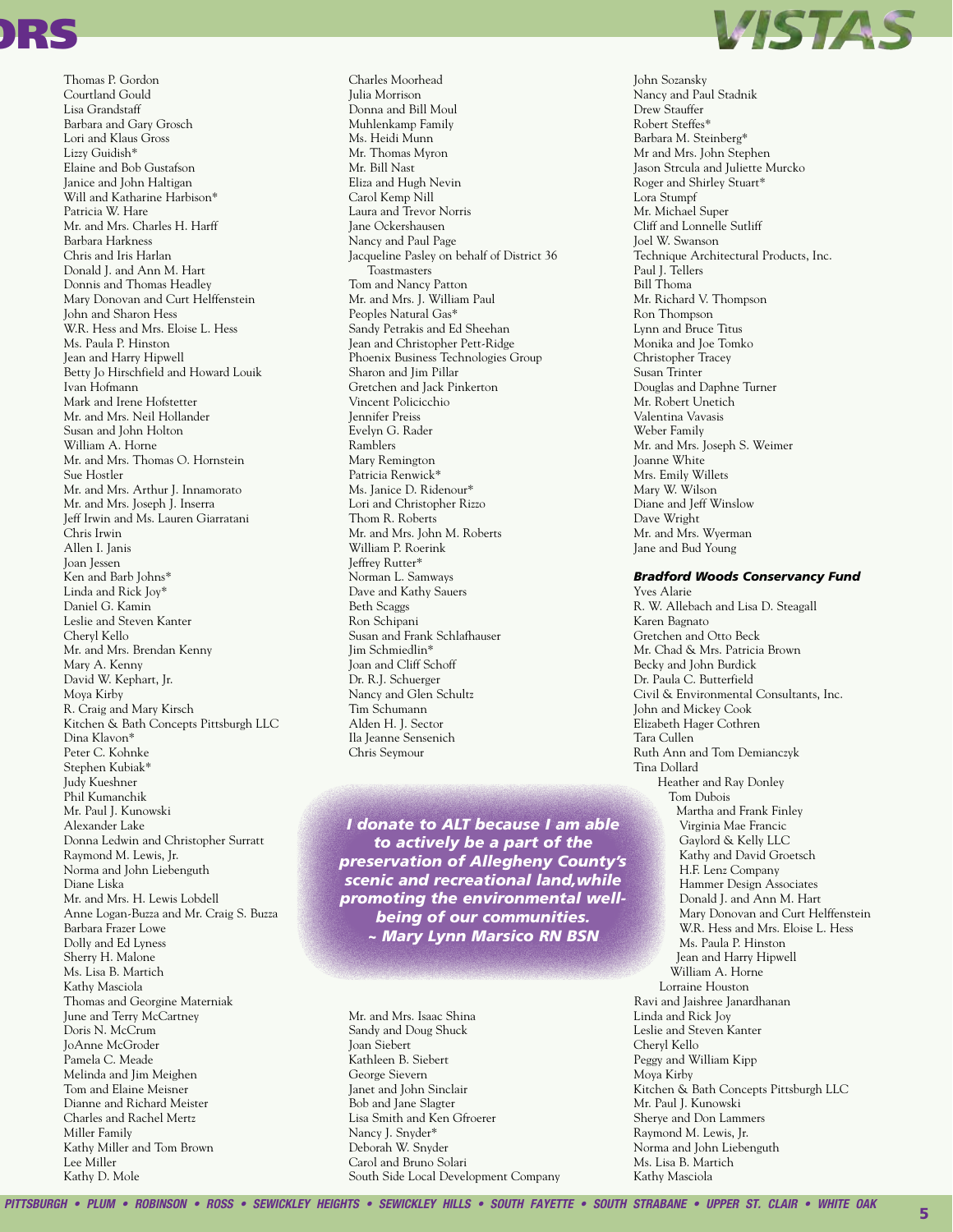

June and Terry McCartney Doris N. McCrum JoAnne McGroder Melinda and Jim Meighen Kathy D. Mole Ms. Lois M. Morris Muhlenkamp Family Mr. Bill Nast Jacqueline Pasley on behalf of District 36 Toastmasters Phoenix Business Technologies Group Colgate Switzerland Study Group Elizabeth Pindroh Gretchen and Jack Pinkerton Lori and Christopher Rizzo William P. Roerink Dave and Kathy Sauers Jim Schmiedlin Nancy and Glen Schultz Ila Jeanne Sensenich Sandy and Doug Shuck Joan Siebert Janet and John Sinclair Bob and Jane Slagter Deborah W. Snyder Nancy J. Snyder Soergel's Orchards Carol and Bruno Solari South Side Local Development Company Barbara M. Steinberg William C. Storrs Jason Strcula and Juliette Murcko Technique Architectural Products, Inc. Bill Thoma Ron Thompson Lynn and Bruce Titus Susan Trinter Douglas and Daphne Turner Turner Construction Company Weber Family Wilson Architects Inc. Diane and Jeff Winslow Jane and Bud Young

#### *Meadowview Conservation Area*

Mr. Thomas W. McCargo Sylvia Dallas and John C. Oliver III Kevin Park and Marguerite Park

#### *Chartiers Greenway Conservation Area*

Warren Archer Thomas D. Browand Christine Coffee Charles and Rachel Mertz John Sozansky USC Citizens for Land Stewardship Sally K. Wade Christine and Allan Williams

# *Would you like TO HELP CONSERVE LAND IN aLLEGHENY COUNTY?*

#### *In-Kind donations*

Andora Restaurant Catering Babst Calland Bernadette Kazmarski Duquesne Light Co. Duquesne University G Services Geonetix Hedin Environmental O'Hara Landing PA Game Commission Point Park University Reed Smith LLP Rick Palmer Robert Purdy Steelcity Rowing Club SurfSUP The Outdoor Classroom Thomas J. Valiknac Trello Fine Chocolates

#### *In Memory*

*In Memory of Mark Weber* Gretchen Beck Civil & Environmental Consultants, Inc. Gaylord & Kelly LLC Kathleen Groetsch H.F. Lenz Company Hammer Design Associates Donald J. Hart Harry H. Hipwell Ravi Janardhanan Eric L. Joy Kitchen & Bath Concepts Pittsburgh LLC Lisa B. Martich Doris N. McCrum Jacqueline E. Pasley Phoenix Business Technologies Group B. A. Pike Elizabeth Pindroh William P. Roerink Nancy H. Schultz Douglas Shuck Joan M. Siebert Deborah W. Snyder South Side Local Development Company Barbara M. Steinberg William C. Storrs Jason Strcula Technique Architectural Products, Inc. Susan Trinter Turner Construction Company

*\* Denotes donaton to multiple funds.*

Wilson Architects Inc. Jane M. Young

Francis W. Finley *in memory of Rob Finley* Lori J. Gross *in memory of Hilda Wood* Ivan Hofmann *in memory of Carol Kraynyk* Thomas J. Lewis *in memory of Kittye B. Lewis* Carol Kemp Nill *in memory of Ralph Nill* Charles W. Pinkerton *in memory of Janet Walter* Evelyn G. Rader *in memory of Charles M. Rader* David A. Sauers *in memory of Buzz Sauers* Phyllis J. Thomas *in memory of William Bruce Thomas*

#### *In Honor*

Margaret L. Hunter in honor of William Lawrence

# What will be your legacy?

*You can make sure that generations after us will be able to enjoy the same scenery and conservation benefits that we do today by helping to protect the land we cherish.*

*Learn more about ALT's Legacy Society and making a gift that costs nothing during your lifetime, with possible tax benefits by:*

- *Adding Allegheny Land Trust as a beneficiary in your will;*
- *Making Allegheny Land Trust a beneficiary of your IRA or retirement fund;*
- *Naming Allegheny Land Trust as a beneficiary of an insurance policy.*

*Please visit www.alleghenylandtrust.org and click How to Help/Gift Planning or call us at 412-741-2750.*

#### *Legacy Society*

The Allegheny Land Trust Society recognizes ALT supporters who have chosen to help ensure that our beautiful local landscapes are forever protected for future generations to enjoy. These Legacy Society members have included Allegheny Land Trust in their estate plans.

Roy Kraynyk Patricia Renwick Carrie and Tim Stanny

*Every attempt has been made to accurately list contributors to Allegheny Land Trust for the period January 1 – December 31, 2011.* 

*If there are any errors or omissions, please accept our apologies and please call 412-741-2750 or email us at admin@alleghenylandtrust.org so that we may correct our records. Thank you.*

#### *Chair & Treasurer* Allegheny Land Trust Officers

**David P. Myron** *Executive Vice President* **Alan S. Miller** *Vice President Membership & Fundraising* **B. Timothy Stanny**

*Secretary* **M. Damon Weiss, P.E.**

William Baierl Sue Broughton Fred Brown Ann Coburn Kevin J. Garber, Esq Tim A. Haluszczak

*Vice President Stewardship* **Mary Beth Steisslinger** *Vice President Project Development* **Thomas Browand** *Vice President Human Resources* **Sally K. Wade** *Vice President Governance* **Alan S. Miller**

**DIRECTORS** 

Robin Hummel-Johnson John Inserra Laurie Johnson Kenneth A. LaSota, Ph.D. Kathleen McKenzie

> Patrick V. McShea Jessica Mooney

Brian C. O'Brien, CPA Raymond P. Parker Carl Prutting Stephen Quick, FAIA John W. Ubinger, Esq. Jeaneen Zappa

**STAFF Philip L. Brooks, Interim President Roy Kraynyk, Land Protection Director Emilie Cooper, Stewardship Director Mike Good, Sycamore Island Project Manager**

Designer, illustrator: Bernadette E. Kazmarski

CCREDITED

409 Broad Street Suite 206B Sewickley, PA 15143 Phone: 412-741-2750 Fax: 412-741-3253

www.alleghenylandtrust.org Copyright © 2012 Allegheny Land Trust

*VISTAS is underwritten by an anonymous donor. Thank you!*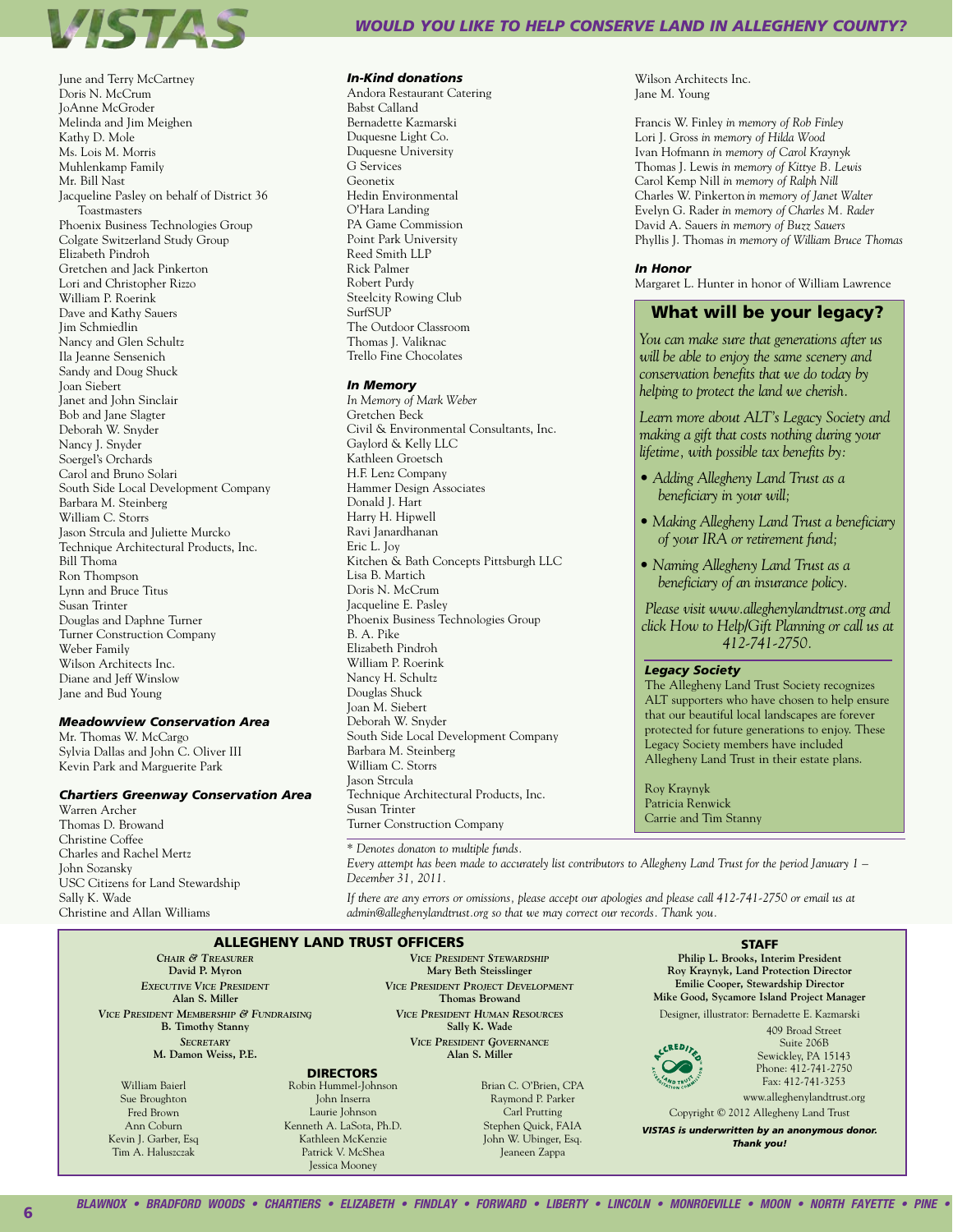# TALENTS AND SKILLS

## *by Emilie Cooper, Stewardship Director*

ALT has many talented and skilled volunteers who use their abilities to help further our mission. I'd like to introduce you to three active volunteers who have made a significant impact on ALT.

**Joan Miles:** For many years Joan sits smiling a few hours each week at one of our volunteer desks doing research and often helps prepare grant applications. When I asked Joan about her experience she said, *"[I] wanted to continue making a difference by using the writing and advocacy skills I developed as an environmental lawyer and community activist. As a member and donor, I'm delighted to be supporting ALT's conservation mission in new ways."* In 2012 alone, Joan has submitted proposal requests for more than \$35,000 to help support ALT's mission.

**Robert Purdy:** "Bob" as we know him is a man of many talents, often our photographer at events or tour guide of his favorite property, Bob is most gracious with his online talents. For more than 10 years Bob has been the internet master for ALT. We are grateful for his patience, creativity and speedy work! *"I know very little about 'central* 

*stonerollers' or 'scaldweed,' but I do know something about HTML and CSS, so working as a volunteer to help keep Allegheny Land Trust's website up-to-date is a perfect fit for me. It is rewarding to know that I play a part in keeping the community informed about Allegheny Land Trust's projects, events and protected properties."*

**Adam Fuller:** You can ask almost any young boy about their "talents and skills" and something about the outdoors or nature will show up on that list. This is no different for Adam. In December 2011, Adam completed his Eagle Scout Project at Dead Man's Hollow by constructing a trail that connects the Cool Spirit Trail in Liberty Borough to the Dead Man's Loop along the Youghiogheny River. Adam and his volunteer crew gave more than 200 hours. I am sure they suffered tired hands and sore backs, but their skills paid off. Hollow visitors are now able to hike to the ruins and the Great Allegheny Passage on a well-built trail. We are grateful for their work and thrilled to have another ALT Eagle Scout.



# Sycamore Snippet

# *by Mike Good, Sycamore Island Project Manager*

Sycamore Island has been a focal point of ALT's activity since last November; the results should delight springtime visitors. From November to December, Joel Perkovich and Tsuga Studios repurposed the old swimming pool structure on Sycamore Island. The deep end was filled with soil and pool filters were made into benches. Wildlife can access the newly gradated shallow end via an earthen ramp, only the beginning of improvements to this water feature. Tsuga Studios will return during late spring to plant a native garden. By summer, a network of interpretive signs will enrich visitors' experience to the island.

In the past few months, Sycamore Island's volunteers have joined an online community called Base Camp to better coordinate their efforts and learn when others will be conducting activities on the island. Island visitors can also join Sycamore Island's brand new iNaturalist project (http://www.inaturalist.org/projects/sycamore-island), which provides an online database of every species of plant and animal observed on the island.

 Would you like to play a greater role in the restoration of Sycamore Island? E-mail Mike Good at stewardship@alleghenylandtrust.org to join the Base Camp page, and join us on iNaturalist today! Supporters like you can give back by helping to maintain this project.

*Answer: Dead Mans' Hollow – Table Rock can be found at the intersection of the Cool Spirit Trail and Table Rock Trail, a new trail constructed at DMH. For more info, read above about Adam Fuller.* 

Allegheny Land Trust is currently seeking candidates for the position of Executive Director. Complete details about this position can be found on our website on the Job Opportunities page.